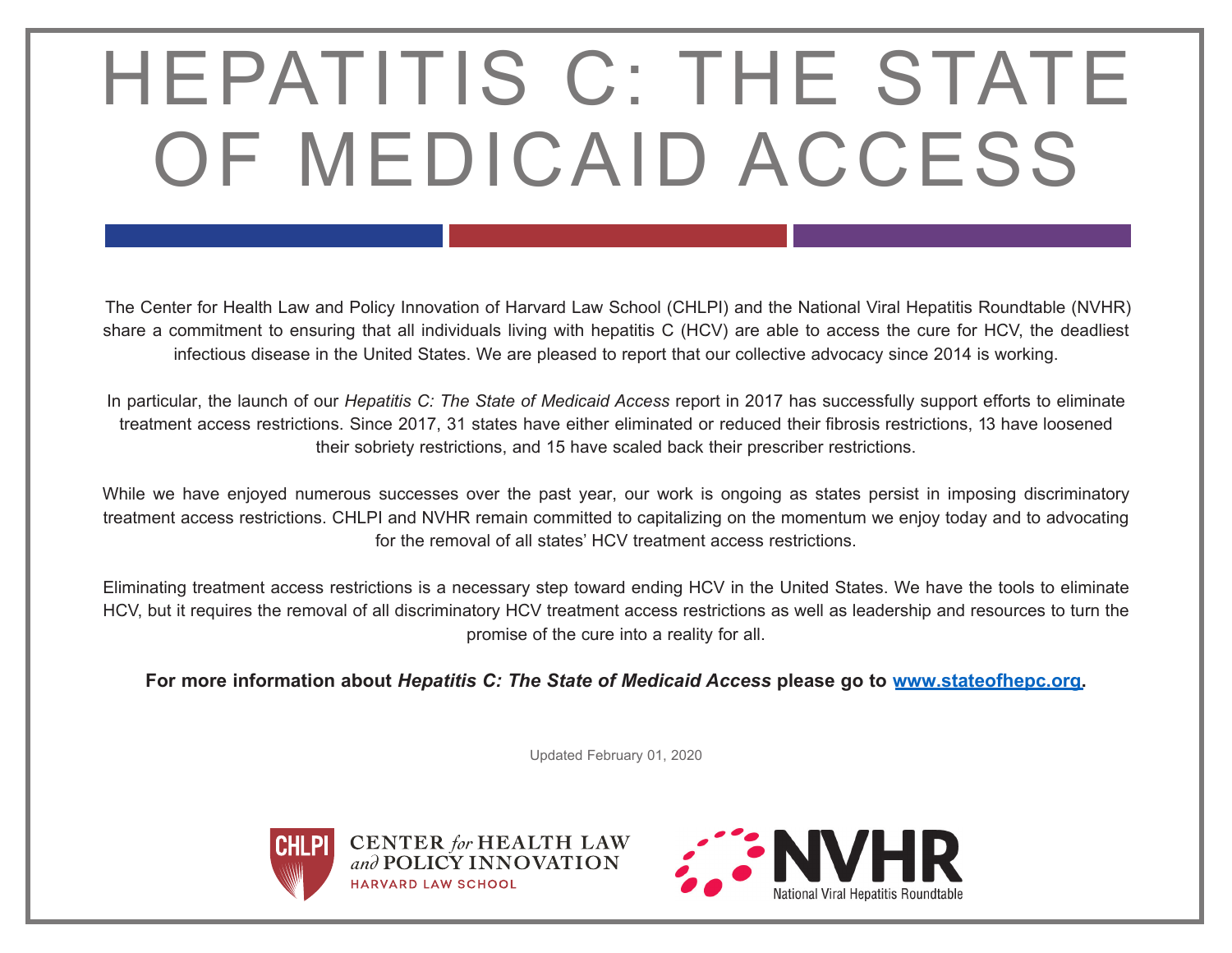# FIBROSIS RESTRICTIONS 2014 2020





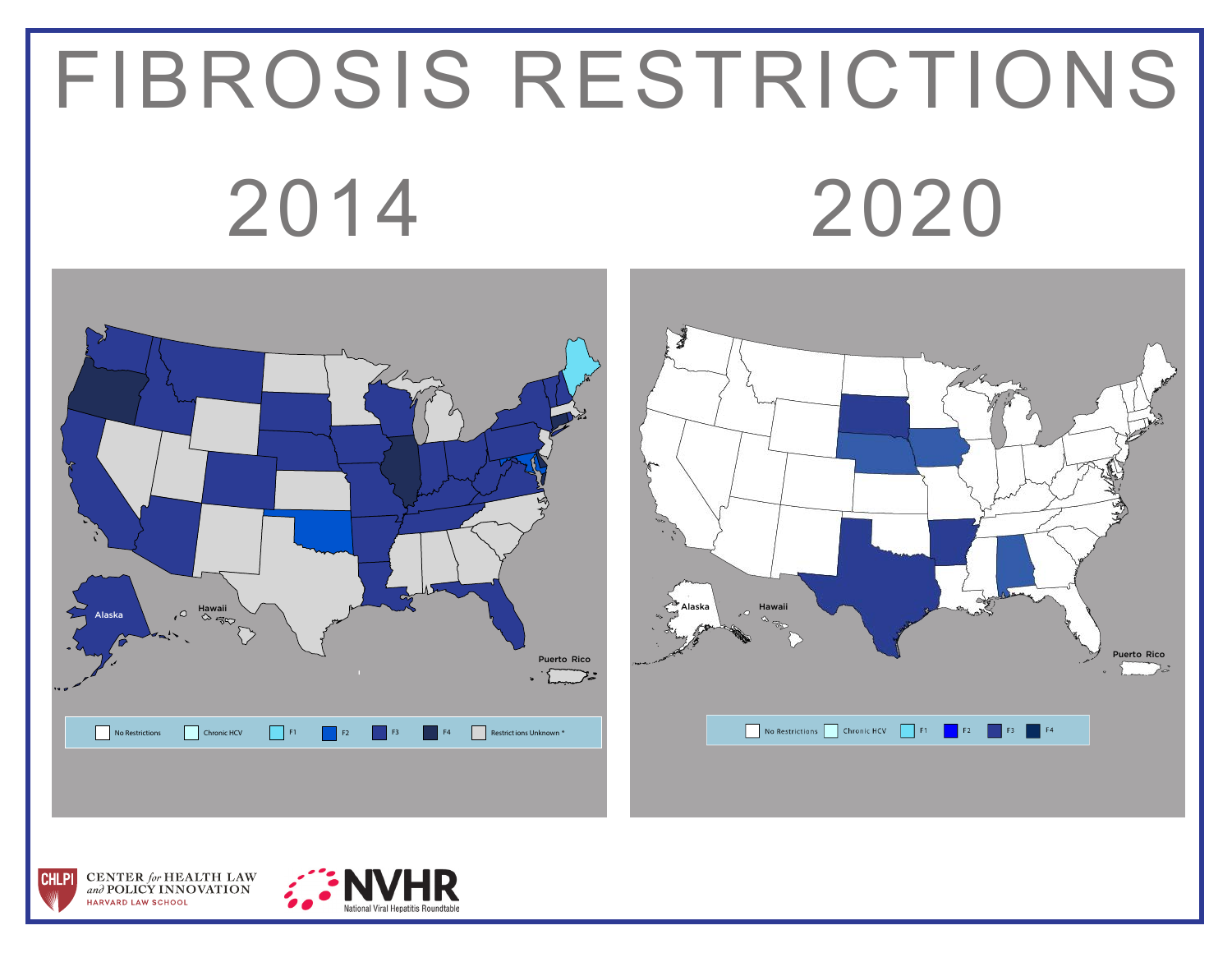### FIBROSIS RESTRICTIONS AS OF 2/01/2020



Alaska **Arizona California Colorado Connecticut Delaware District of Columbia Ohio** Florida Georgia **Hawaii Idaho Illinois Indiana Kansas Kentucky Louisiana** Maine **Maryland Massachusetts Michigan** Minnesota Mississippi **Missouri Montana** Nevada

New Hampshire **New Jersey New Mexico** New York **North Carolina** North Dakota **Oklahoma Oregon Pennsylvania** Puerto Rico **Rhode Island** South Carolina **Tennessee Utah Vermont** Virginia Washington **West Virginia** Wisconsin Wyoming

**F1**

Alabama **Iowa F2 Nebraska** <u>က</u><br>LL</u>

Arkansas South Dakota **Texas** 

| Percentage 88% |  |
|----------------|--|
|                |  |

**Number of States** 46



**Percentage of States** 6%

**Number of States** 3



**Bolded** text indicates movement since October 2017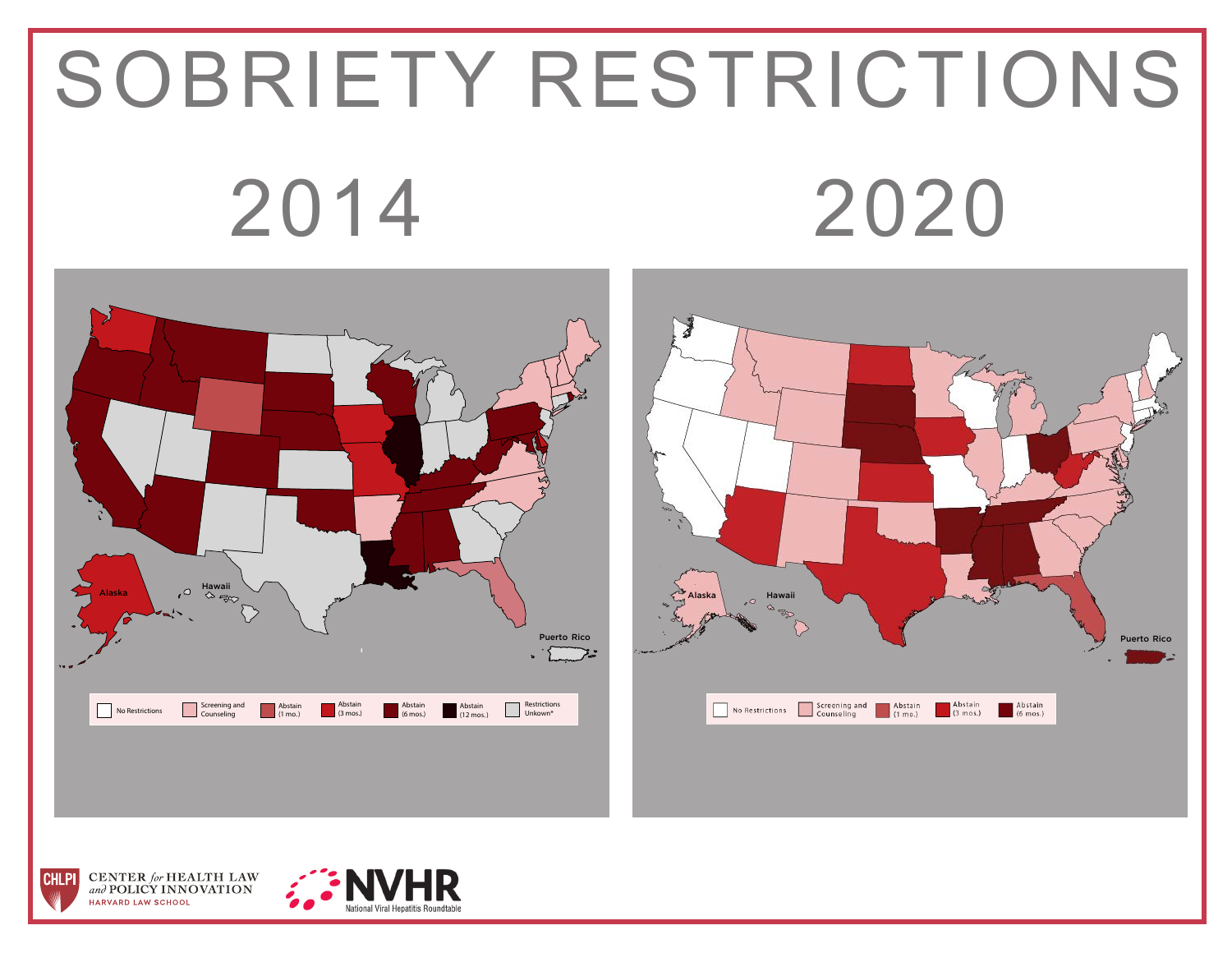#### SOBRIETY RESTRICTIONS AS OF 2/01/2020



**Bolded** text indicates movement since October 2017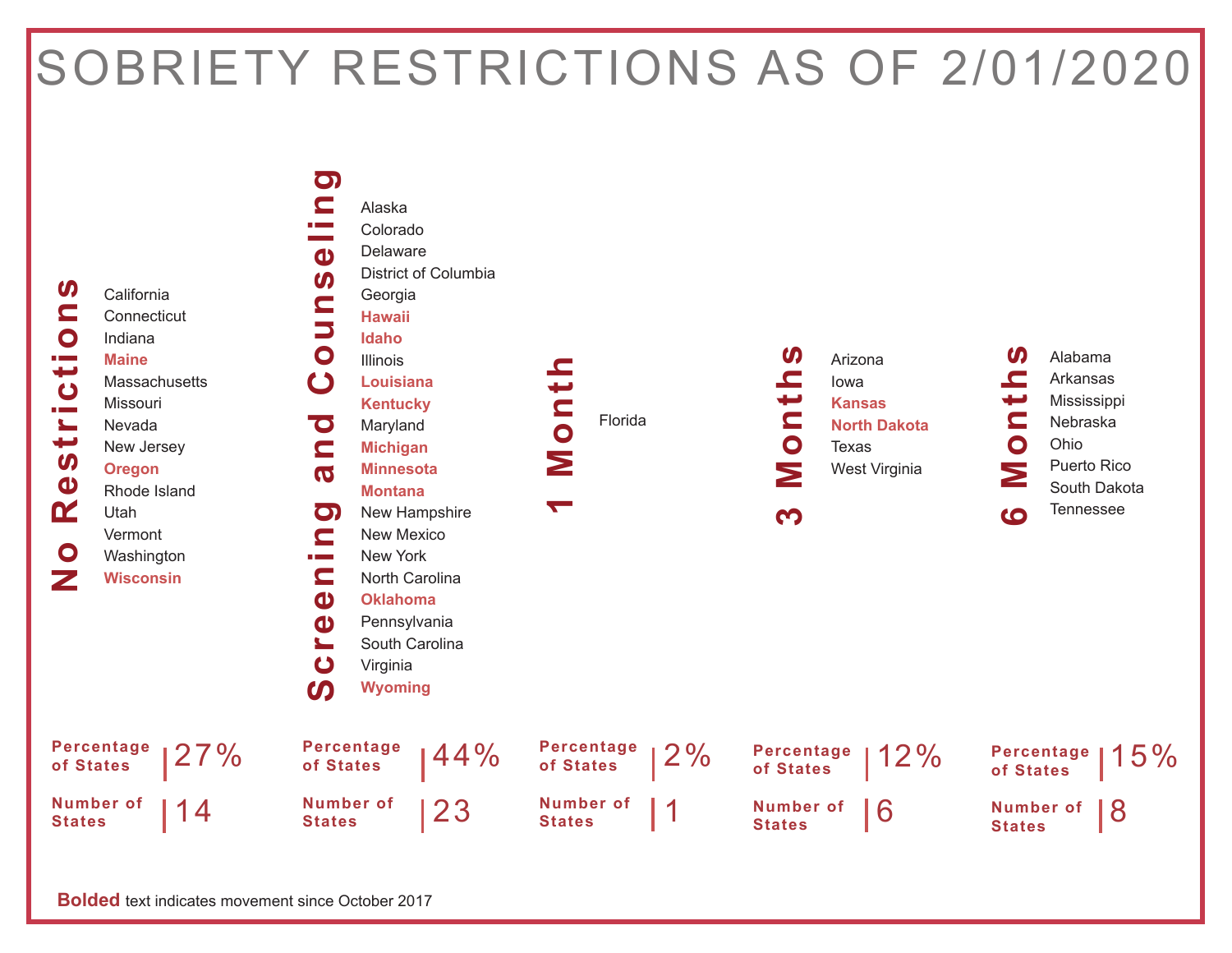# PRESCRIBER RESTRICTIONS 2014 2020